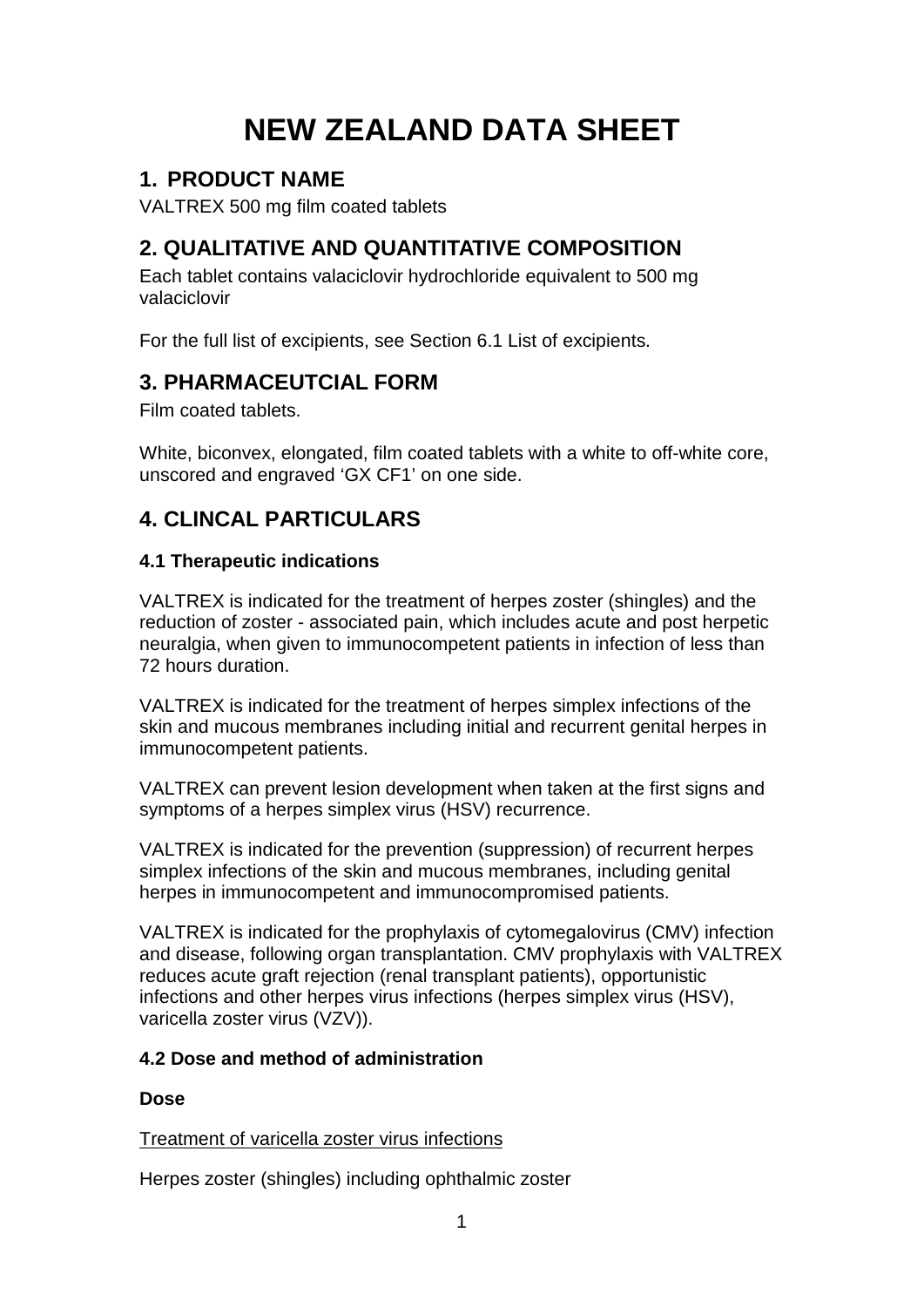The dosage in adults is 1000 mg of VALTREX to be taken 3 times daily for 7 days.

#### Treatment of herpes simplex infections

The dosage in adults is 500 mg of VALTREX to be taken twice daily.

For recurrent episodes, treatment should be for 5 days. For initial episodes, which can be more severe, treatment may have to be extended to 10 days. Dosing should begin as early as possible. For recurrent episodes of herpes simplex, this should ideally be during the prodromal period or immediately following the appearance of the first signs or symptoms.

#### Prevention (suppression) of recurrences of herpes simplex infections

In immunocompetent adult patients, 500 mg of VALTREX to be taken once daily.

Some patients with very frequent recurrences (eg 10 or more per year) may gain additional benefit from the daily dose of 500 mg being taken as a divided dose (250 mg twice daily).

For immunocompromised adult patients the dose is 500 mg twice daily.

#### Prophylaxis of cytomegalovirus infection (CMV) and disease

#### Dosage in adults and adolescents (from 12 years of age)

The dosage of VALTREX is 2000 mg four times a day, to be initiated as early as possible post-transplant. This dose should be reduced according to creatinine clearance (See Special populations - Renal impairment below).

The duration of treatment will usually be 90 days, but may need to be extended in high risk patients.

#### **Special populations**

#### **Elderly population**

Dosage modification is not required unless renal function is significantly impaired (See Renal impairment below). Adequate hydration should be maintained.

#### **Renal impairment**

#### Herpes zoster treatment and herpes simplex treatment and prevention (suppression)

Caution is advised when administering VALTREX to patients with impaired renal function. Adequate hydration should be maintained.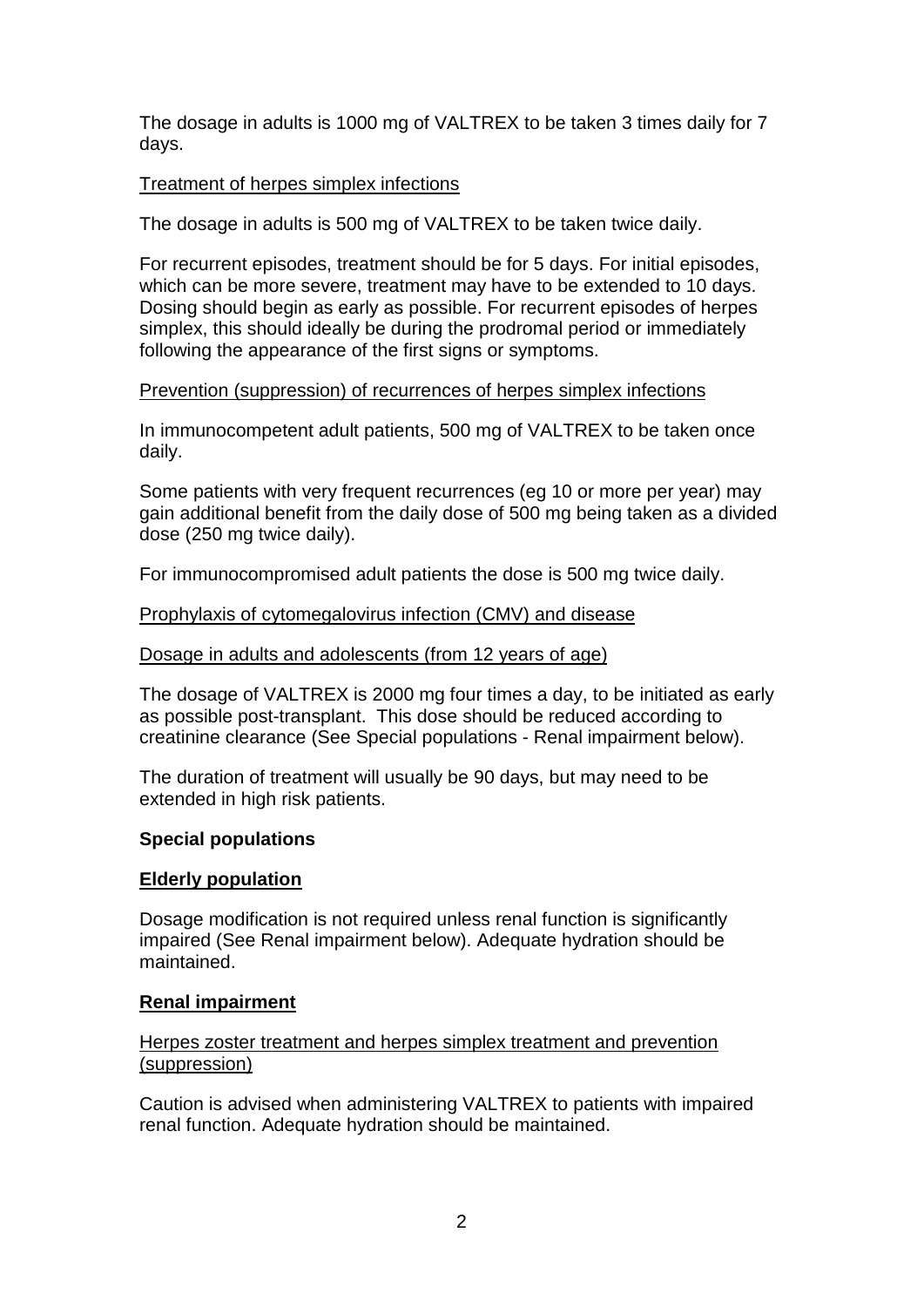The dosage of VALTREX should be reduced in patients with significantly impaired renal function as shown in the table below.

There is no experience with VALTREX use is paediatric patients with a creatinine clearance of <50 mL/min/1.73 m2.

| <b>Therapeutic Indication</b>   | <b>Creatinine</b> | <b>VALTREX dosage</b>     |
|---------------------------------|-------------------|---------------------------|
|                                 | clearance mL/min  |                           |
| Herpes zoster (treatment) in    | at least 50       | 1000 mg three times a day |
| <i>immunocompetent patients</i> | 30 to 49          | 1000 mg twice a day       |
|                                 | $10 - 29$         | 1000 mg once a day        |
|                                 | less than 10      | 500 mg once a day         |
|                                 |                   |                           |
| Herpes simplex (treatment) in   | at least 30       | 500 mg twice a day        |
| <i>immunocompetent patients</i> | less than 30      | 500 mg once a day         |
|                                 |                   |                           |
| Herpes simplex prevention       |                   |                           |
| (suppression):                  |                   |                           |
| -immunocompetent patients       | at least 30       | 500 mg once a day         |
|                                 | less than 30      | 250 mg once a day         |
|                                 |                   |                           |
| -immunocompromised              | at least 30       | 500 mg twice a day        |
| patients                        | less than 30      | 500 mg once a day         |

In patients on intermittent haemodialysis, the VALTREX dosage should be administered after the haemodialysis has been performed.

#### Cytomegalovirus prophylaxis

Caution is advised when administering VALTREX to patients with impaired renal function. Adequate hydration should be maintained.

The dosage of VALTREX should be adjusted in patients with impaired renal function as shown in the table below.

| <b>Creatinine clearance</b><br>mL/min | <b>VALTREX dosage</b>    |
|---------------------------------------|--------------------------|
| 75 or greater                         | 2000 mg four times a day |
| 50 to less than 75                    | 1500 mg four times a day |
| 25 to less than 50                    | 1500 mg three times a    |
| 10 to less than 25                    | day                      |
| less than 10 or dialysis*             | 1500 mg twice a day      |
|                                       | 1500 mg once a day       |

**\*** In patients on haemodialysis, the VALTREX dosage should be administered after the haemodialysis has been performed.

The creatinine clearance should be be monitored frequently, especially during periods when renal function is changing rapidly e.g. immediately after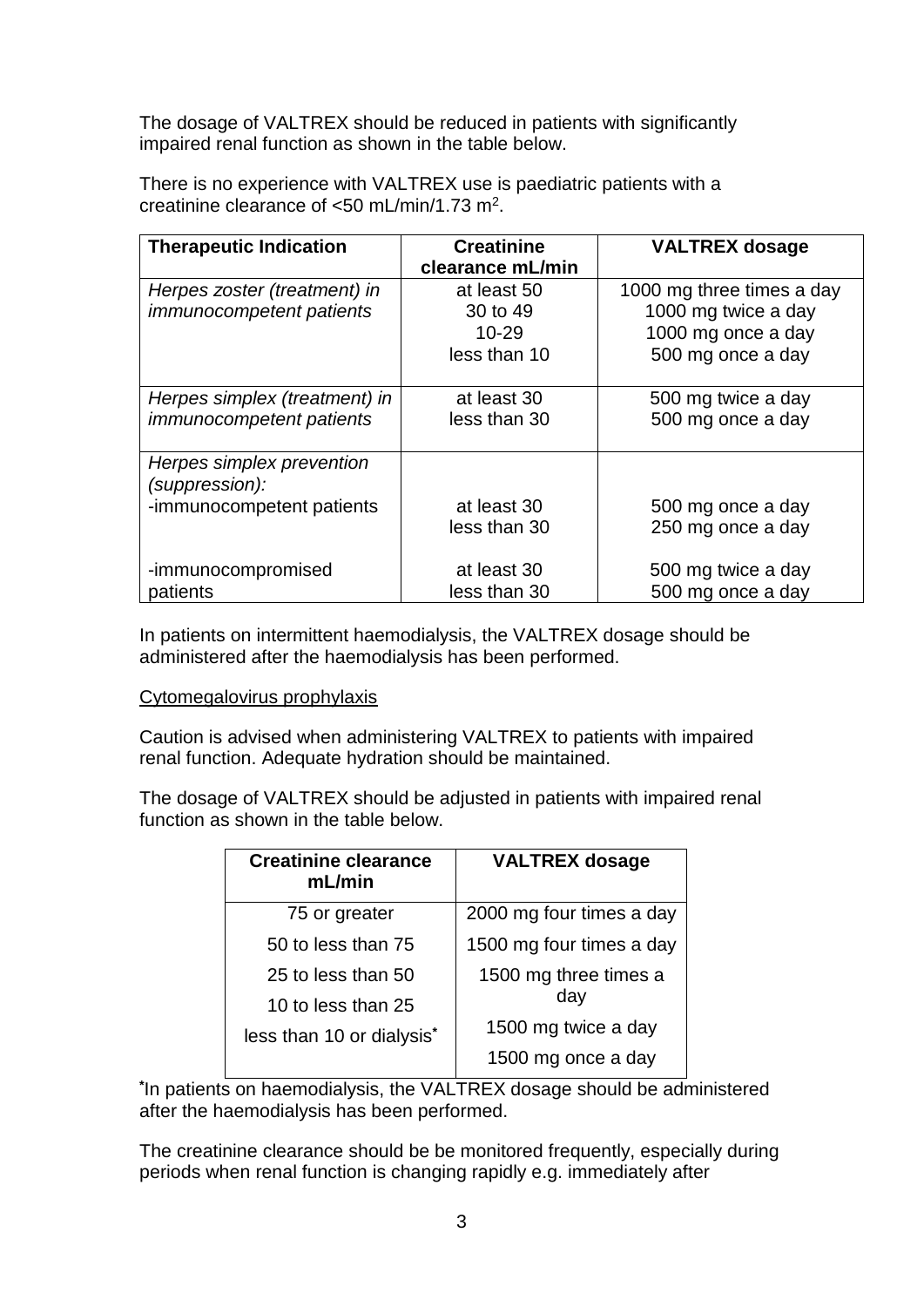transplantation or engraftment. The VALTREX dosage should be adjusted accordingly.

# **Hepatic impairment**

Studies with a 1000 mg unit dose of VALTREX show that dose modification is not required in patients with mild or moderate cirrhosis (hepatic synthetic function maintained). Pharmacokinetic data in patients with advanced cirrhosis (impaired hepatic synthetic function and evidence of portal-systemic shunting) do not indicate the need for dosage adjustment; however, clinical experience is limited. For higher doses recommended for CMV prophylaxis see Section 4.4 Special warnings and precautions for use.

# **Paediatric population**

There are no data available on the use of VALTREX in children.

# **4.3 Contraindications**

VALTREX is contra-indicated in patients known to be hypersensitive to valaciclovir, aciclovir or any components of formulations of VALTREX.

# **4.4 Special warnings and precautions for use**

Thrombotic thrombocytopenic purpura or haemolytic uraemic syndrome (TTP/HUS), in some cases resulting in death, has occurred in patients with advanced HIV disease who were treated with valaciclovir for prolonged periods and also in allogenic bone marrow transplant and renal transplant recipients who were treated with valaciclovir while participating in clinical trials at doses of 8000 mg per day. Treatment with VALTREX should be stopped immediately if clinical signs, symptoms, and laboratory abnormalities consistent with TTP/HUS occur.

Similar signs have been observed in patients with the same underlying or concurrent conditions who were not treated with valaciclovir.

Use of valaciclovir at doses of 1000 mg/day in immunocompromised patients with CD4<sup>+</sup> counts > 100x10<sup>6</sup> L has not been associated with occurrences of thrombotic microangiopathy (TMA). However use in severely immunocompromised patients (CD4+ counts  $< 100 \times 10^6$  L) has not been examined at this low dosage.

# Hydration status

Care should be taken to ensure adequate fluid intake in patients who are at risk of dehydration, particularly the elderly.

Patients without adequate hydration: Precipitation of acyclovir in renal tubules may occur when the solubility (2.5 mg/mL) is exceeded in the intratubular fluid. Adequate hydration should be maintained for all patients.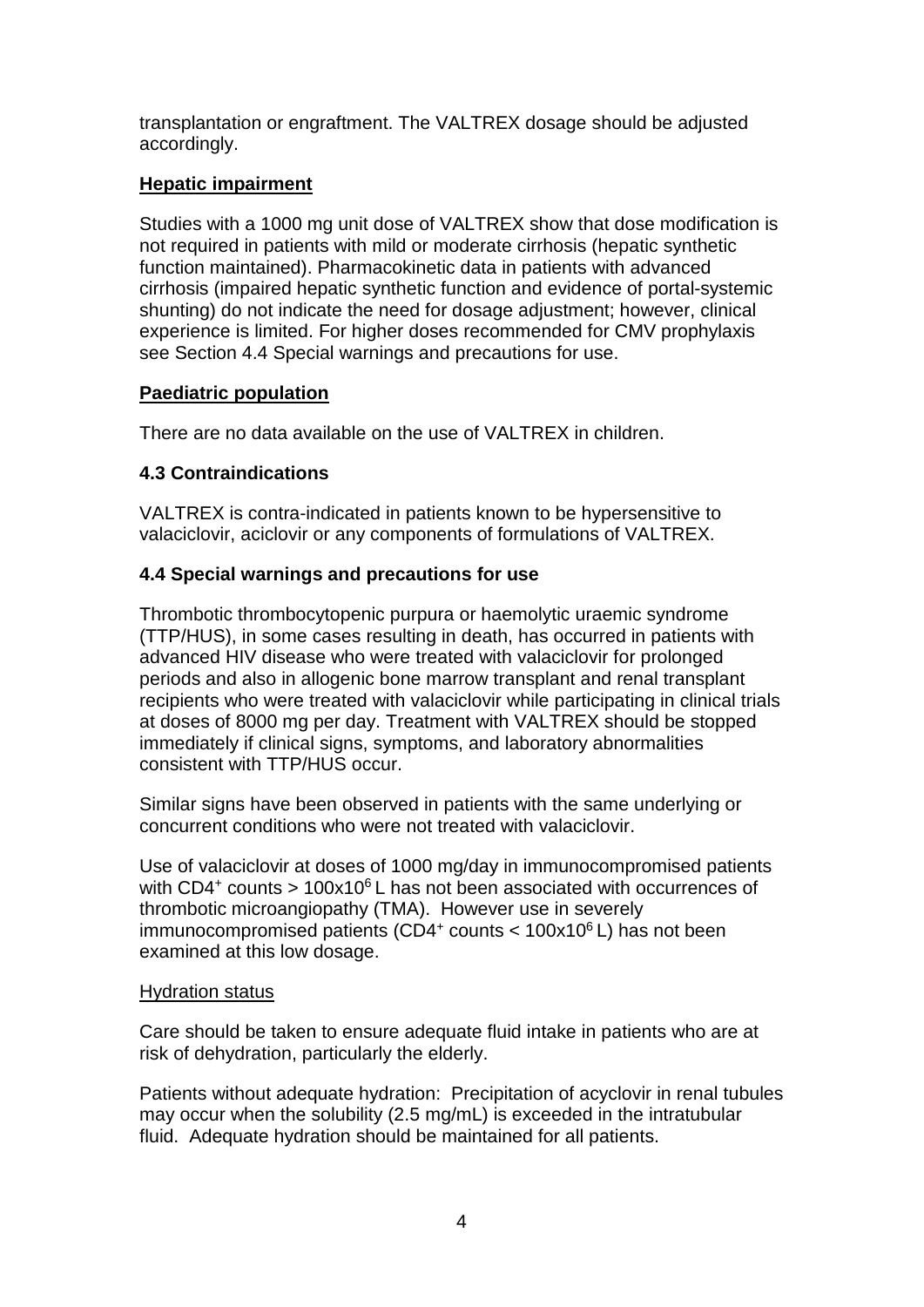#### Use in genital herpes

Suppressive therapy with VALTREX reduces the risk of transmitting genital herpes. It does not cure genital herpes or completely eliminate the risk of transmission. In addition to therapy with VALTREX, it is recommended that patients use safer sex practices.

#### Central nervous system effect

Reversible neurological reactions including dizziness, confusion, hallucinations, rarely decreased consciousness and very rarely tremor, ataxia, dysarthria, convulsions, encephalopathy and coma have been reported. These events are usually seen in patients with renal impairment or with other predisposing factors. In organ transplant patients receiving high doses (8 g daily) of Valtrex for CMV prophylaxis, neurological reactions occurred more frequently compared with lower doses. VALTREX should be discontinued if central nervous system adverse reactions occur.

#### Use in renal impairment and in elderly patients

Aciclovir is eliminated by renal clearance, therefore the dose of valaciclovir must be reduced in patients with renal impairment (See Section 4.2 Dose and method of administration - Special populations - Renal impairment). Elderly patients are likely to have reduced renal function and therefore the need for dose reduction must be considered in this group of patients. Both elderly patients and patients with renal impairment are at increased risk of developing neurological side effects and should be closely monitored for evidence of these effects. In the reported cases, these reactions were generally reversible on discontinuation of treatment (See Section 4.8 Undesirable effects).

#### Use of high dose VALTREX in hepatic impairment and liver transplantation

There are no data available on the use of high doses of VALTREX (8 g/day) in patients with liver disease. Caution should therefore be exercised when administering high doses of VALTREX to these patients. Specific studies of VALTREX have not been conducted in liver transplantation; however high dose aciclovir prophylaxis has been shown to reduce CMV infection and disease.

#### **4.5 Interaction with other medicines and other forms of interaction**

The combination of valaciclovir with nephrotoxic medicinal products should be made with caution, especially in subjects with impaired renal function, and warrants regular monitoring of renal function. This applies to concomitant administration with aminoglycosides, organoplatinum compounds, iodinated contrast media, methotrexate, pentamidine, foscarnet, ciclosporin, and tacrolimus.

Aciclovir is eliminated primarily unchanged in the urine via active renal tubular secretion. Any medicines administered concurrently that compete with this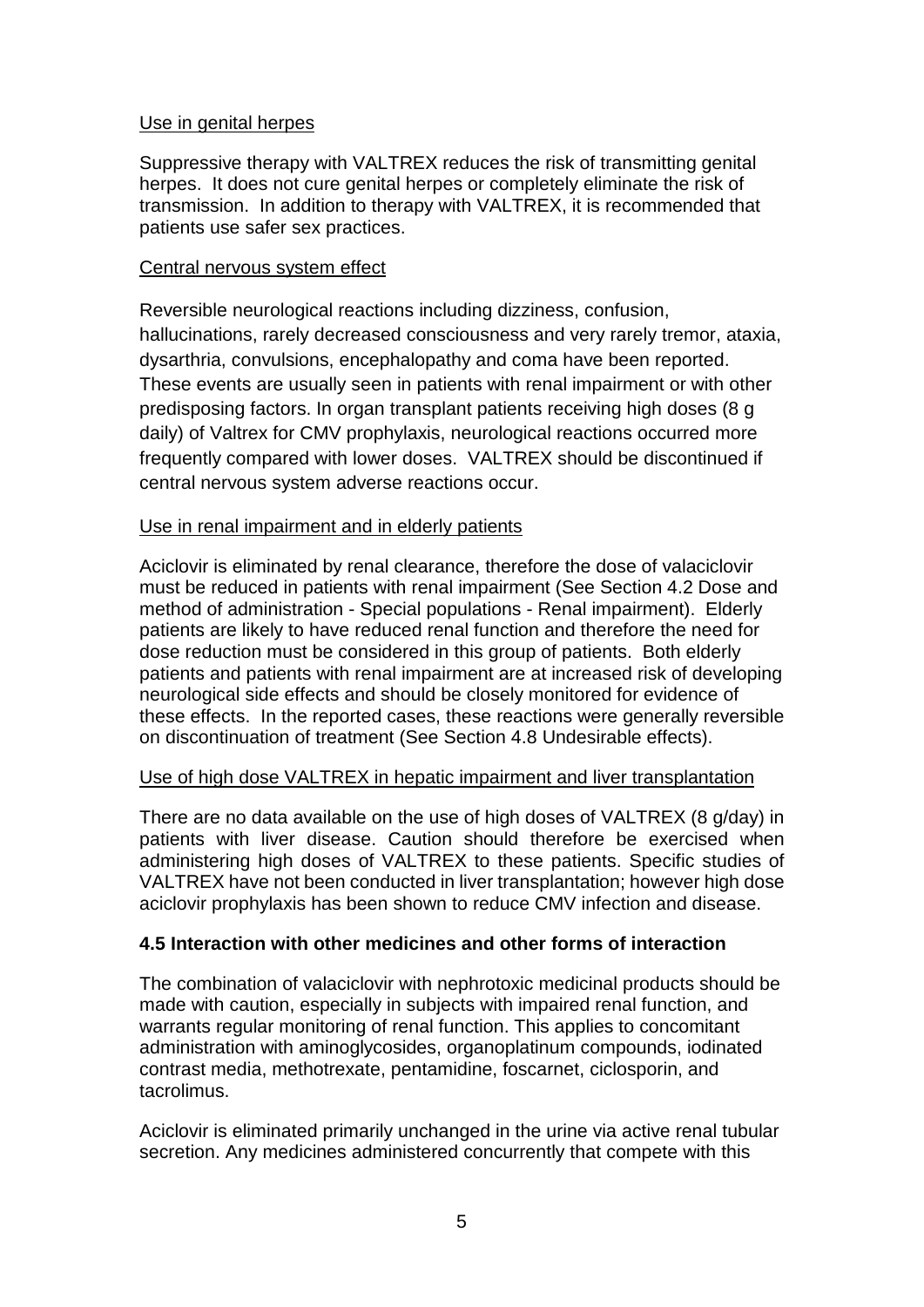mechanism may increase aciclovir plasma concentrations following VALTREX administration.

Following 1000 mg VALTREX, cimetidine and probenecid increase the AUC of aciclovir by this mechanism, and reduce aciclovir renal clearance. However, no dosage adjustment is necessary at this dose because of the wide therapeutic index of aciclovir.

In patients receiving high-dose VALTREX (8000 mg/day) for CMV prophylaxis, caution is required during concurrent administration with medicines which compete with aciclovir for elimination, because of the potential for increased plasma levels of one or both medicines or their metabolites. Increases in plasma AUCs of aciclovir and of the inactive metabolite of mycophenolate mofetil, an immunosuppressant agent used in transplant patients, have been shown when oral aciclovir and mycophenolate mofetil are co-administered.

Care is also required (with monitoring for changes in renal function) if administering high-dose VALTREX with medicines which affect other aspects of renal physiology (eg cyclosporin, tacrolimus).

### **4.6 Fertility, pregnancy and lactation**

#### **Pregnancy**

There are limited data on the use of VALTREX in pregnancy. VALTREX should only be used in pregnancy if the potential benefits of treatment outweigh the potential risk.

Pregnancy registries have documented the pregnancy outcomes in women exposed to valaciclovir or to any formulation of aciclovir (the active metabolite of valaciclovir); 111 and 1246 outcomes (29 and 756 exposed during the first trimester of pregnancy), respectively, were obtained from women prospectively registered. The findings of the aciclovir pregnancy registry have not shown an increase in the number of birth defects amongst aciclovirexposed subjects compared with the general population, and any birth defects showed no uniqueness or consistent pattern to suggest a common cause. Given the small number of women enrolled into the valaciclovir pregnancy registry, reliable and definitive conclusions could not be reached regarding the safety of valaciclovir in pregnancy.

# **Breast-feeding**

Aciclovir, the principal metabolite of valaciclovir, is excreted in breast milk. Following oral administration of a 500 mg dose of valaciclovir, peak aciclovir concentrations (Cmax) in breast milk ranged from 0.5 to 2.3 (median 1.4) times the corresponding maternal aciclovir serum concentrations. The aciclovir breast milk to maternal serum AUC ratios ranged from 1.4 to 2.6 (median 2.2). The median aciclovir concentration in breast milk was 2.24 micrograms/mL (9.95 micromoles/L). With a maternal valaciclovir dosage of 500 mg twice daily, this level would expose a nursing infant to a daily oral aciclovir dosage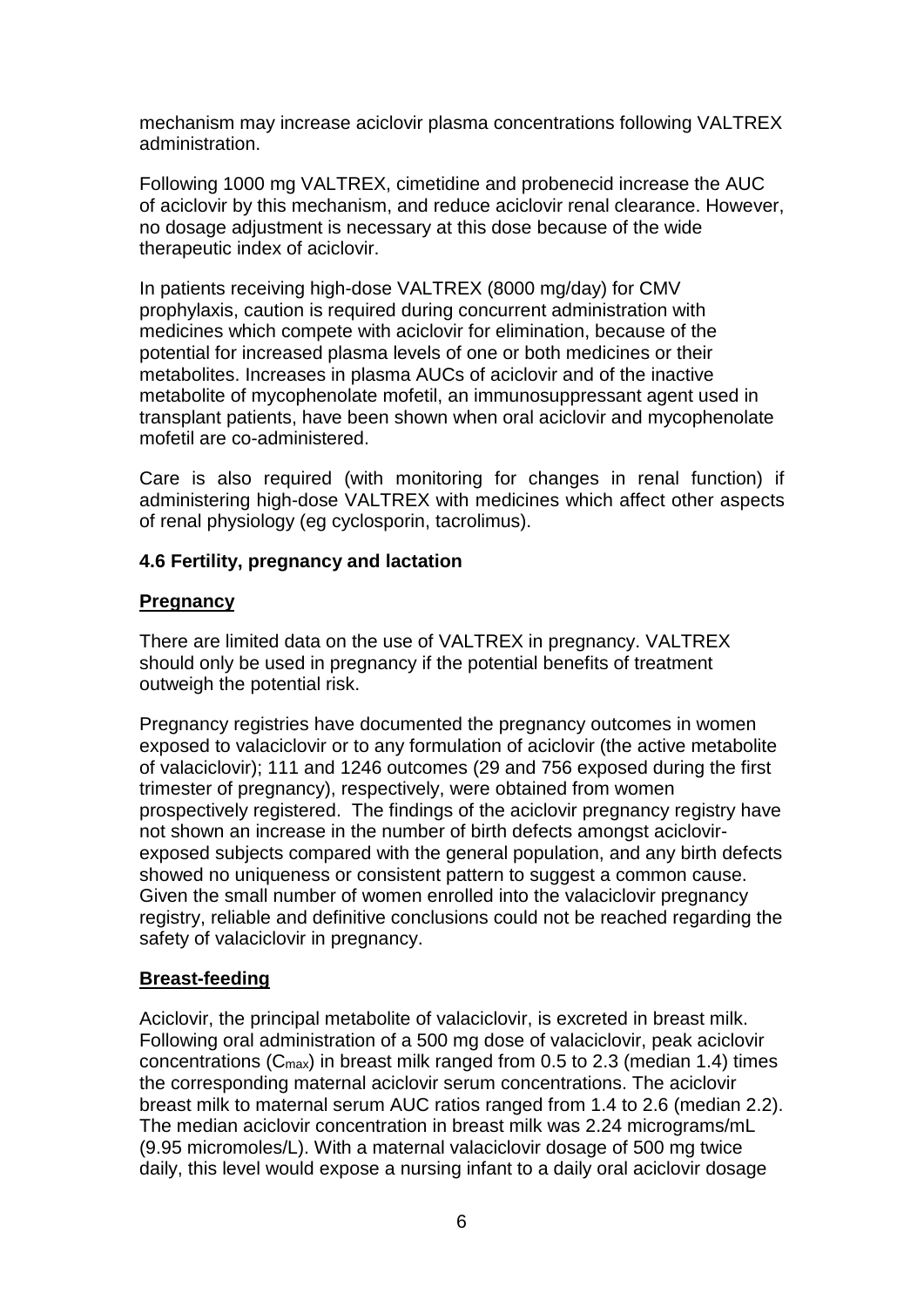of about 0.61 mg/kg/day. The elimination half-life of aciclovir from breast milk was similar to that for serum.

Unchanged valaciclovir was not detected in maternal serum, breast milk or infant urine.

Caution is advised if VALTREX is to be administered to a nursing woman. However, ZOVIRAX is used to treat neonatal herpes simplex at intravenous doses of 30 mg/kg/day.

#### **Fertility**

In animal studies, valaciclovir did not affect fertility. However, high parenteral doses of aciclovir caused testicular effects in rats and dogs.

No human fertility studies were performed with valaciclovir, but no changes in sperm count, motility or morphology were reported in 20 patients after 6 months of daily treatment with 400 mg to 1000 mg aciclovir*.*

### **4.7 Effects on ability to drive and use machines**

The clinical status of the patient and the adverse event profile of valaciclovir should be borne in mind when considering the patient`s ability to drive or operate machinery. There have been no studies to investigate the effect of valaciclovir on driving performance or the ability to operate machinery. Further a detrimental effect on such activities cannot be predicted from the pharmacology of the active substance.

#### **4.8 Undesirable effects**

#### Summary of adverse reactions

Adverse reactions are listed below by MedDRA body system organ class and by frequency.

| The frequency categories used are: |                                      |  |
|------------------------------------|--------------------------------------|--|
| very common                        | $\geq 1$ in 10.                      |  |
| common                             | $≥ 1$ in 100 and < 1 in 10,          |  |
| uncommon                           | ≥ 1 in 1,000 and < 1 in 100,         |  |
| rare                               | $\geq$ 1 in 10,000 and < 1 in 1,000, |  |
| very rare                          | $<$ 1 in 10,000.                     |  |

Clinical trial data have been used to assign frequency categories to adverse reactions if, in the trials, there was evidence of an association with valaciclovir (i.e. there was a statistically significant difference between the incidence in patients taking valaciclovir and placebo). For all other adverse events, spontaneous post-marketing data has been used as a basis for allocating frequency.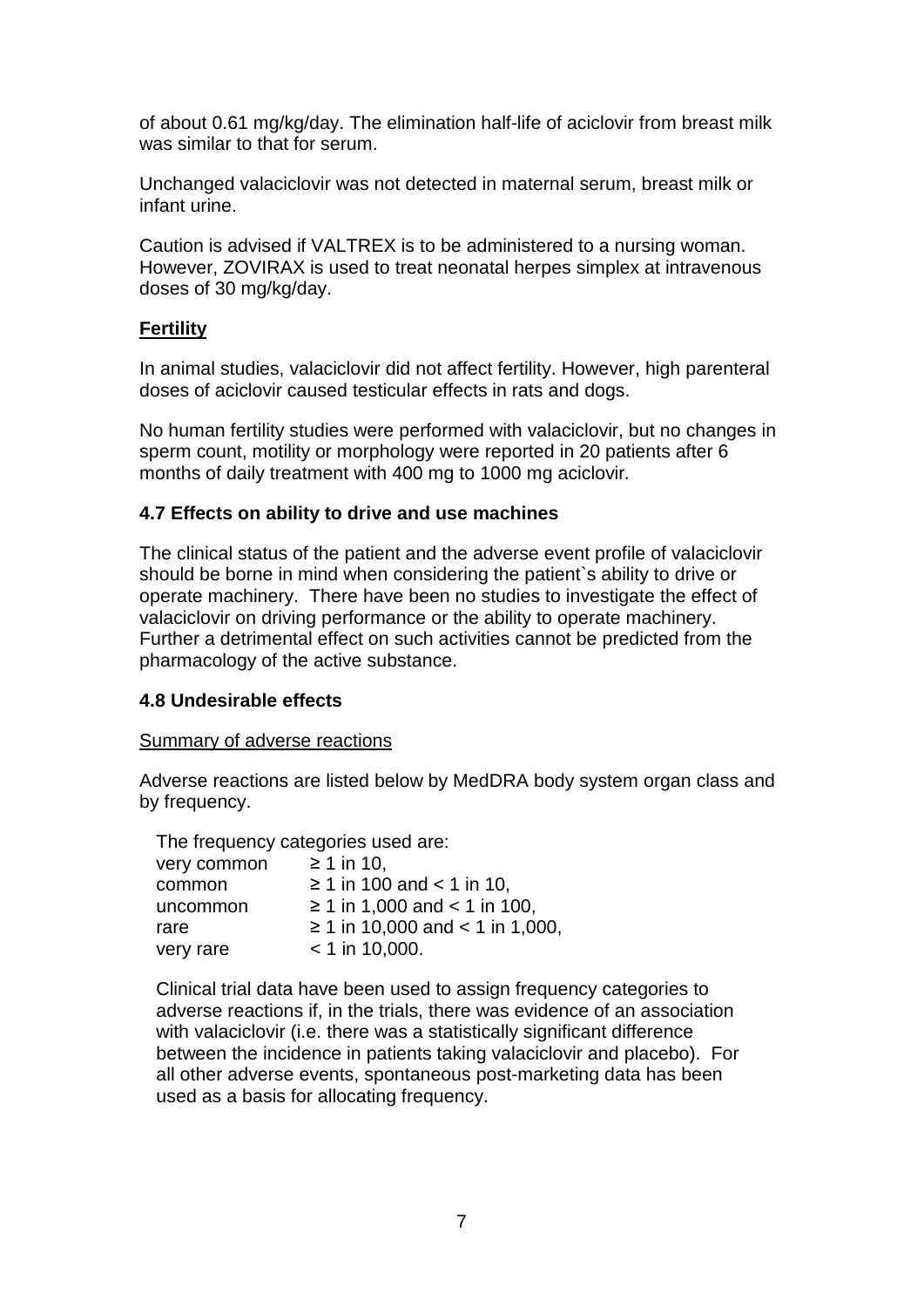#### Clinical Trial Data

#### **Nervous system disorders**

Common: Headache

#### **Gastrointestinal disorders**

Common: Nausea

#### Post Marketing Data

#### **Blood and lymphatic system disorders**

Very rare: Leukopenia, thrombocytopenia

Leukopenia is mainly reported in immunocompromised patients.

#### **Immune system disorders**

Very rare: Anaphylaxis

#### **Psychiatric and nervous system disorders**

Rare: Dizziness, confusion, hallucinations, decreased consciousness.

Very rare: Agitation, tremor, ataxia, dysarthria, psychotic symptoms, convulsions, encephalopathy, coma.

The above events are generally reversible and usually seen in patients with renal impairment or with other predisposing factors (See Section 4.4 Special warnings and precautions for use). In organ transplant patients receiving high doses (8000 mg daily) of valaciclovir for CMV prophylaxis, neurological reactions occurred more frequently compared with lower doses.

#### **Respiratory, thoracic and mediastinal disorders**

Uncommon: Dyspnoea

#### **Gastrointestinal disorders**

Rare: Abdominal discomfort, vomiting, diarrhoea

#### **Hepato-biliary disorders**

Very rare: Reversible increases in liver function tests

These are occasionally described as hepatitis.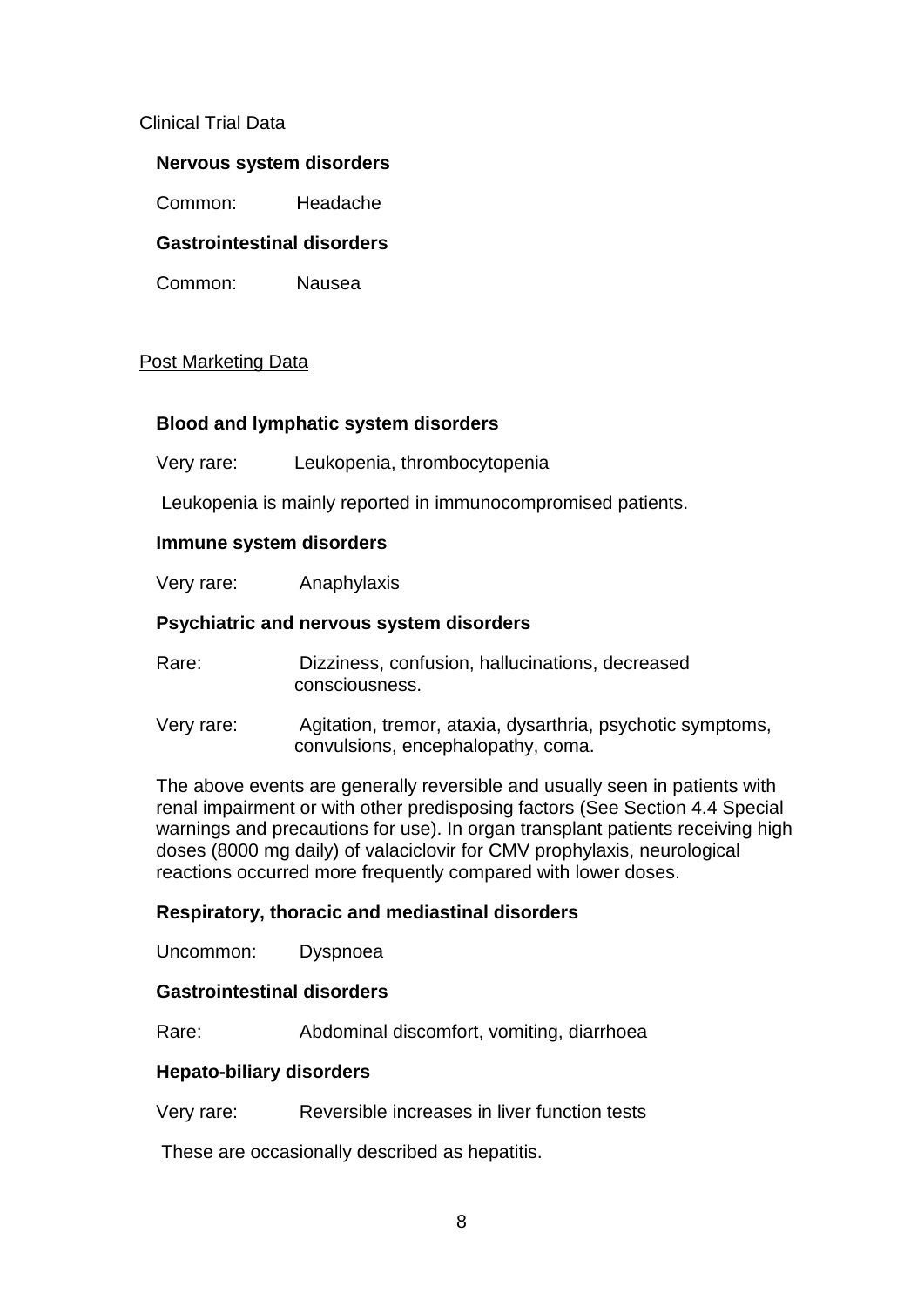### **Skin and subcutaneous tissue disorders**

| Uncommon:  | Rashes including photosensitivity |
|------------|-----------------------------------|
| Rare:      | <b>Pruritus</b>                   |
| Very rare: | Urticaria, angioedema             |

#### **Renal and urinary disorders**

Rare: Renal impairment

Very rare: Acute renal failure, renal pain

Renal pain may be associated with renal failure

**Other:** There have been reports of renal insufficiency, microangiopathic haemolytic anaemia and thrombocytopenia (sometimes in combination) in severely immunocompromised patients, particularly those with advanced HIV disease, receiving high doses (8000 mg daily) of valaciclovir for prolonged periods in clinical trials. These findings have been observed in patients not treated with valaciclovir who have the same underlying or concurrent conditions.

#### Reporting of suspected adverse reactions

Reporting suspected adverse reactions after authorisation of the medicine is important. It allows continued monitoring of the benefit/risk balance of the medicine. Healthcare professionals are asked to report any suspected reactions via: http://nzphvc.otago.ac.nz/reporting/

#### **4.9 Overdose**

#### Symptoms and signs

Acute renal failure and neurological symptoms, including confusion, hallucinations, agitation, decreased consciousness and coma, have been reported in patients receiving overdoses of valaciclovir. Nausea and vomiting may also occur. Caution is required to prevent inadvertent overdosing. Many of the reported cases involved renally impaired and elderly patients receiving repeated overdoses, due to lack of appropriate dosage reduction.

#### **Treatment**

Patients should be observed closely for signs of toxicity. Haemodialysis significantly enhances the removal of aciclovir from the blood and may. therefore, be considered a management option in the event of symptomatic overdose.

For advice on the management of overdose please contact the National Poisons Centre on 0800 POISON (0800 764766).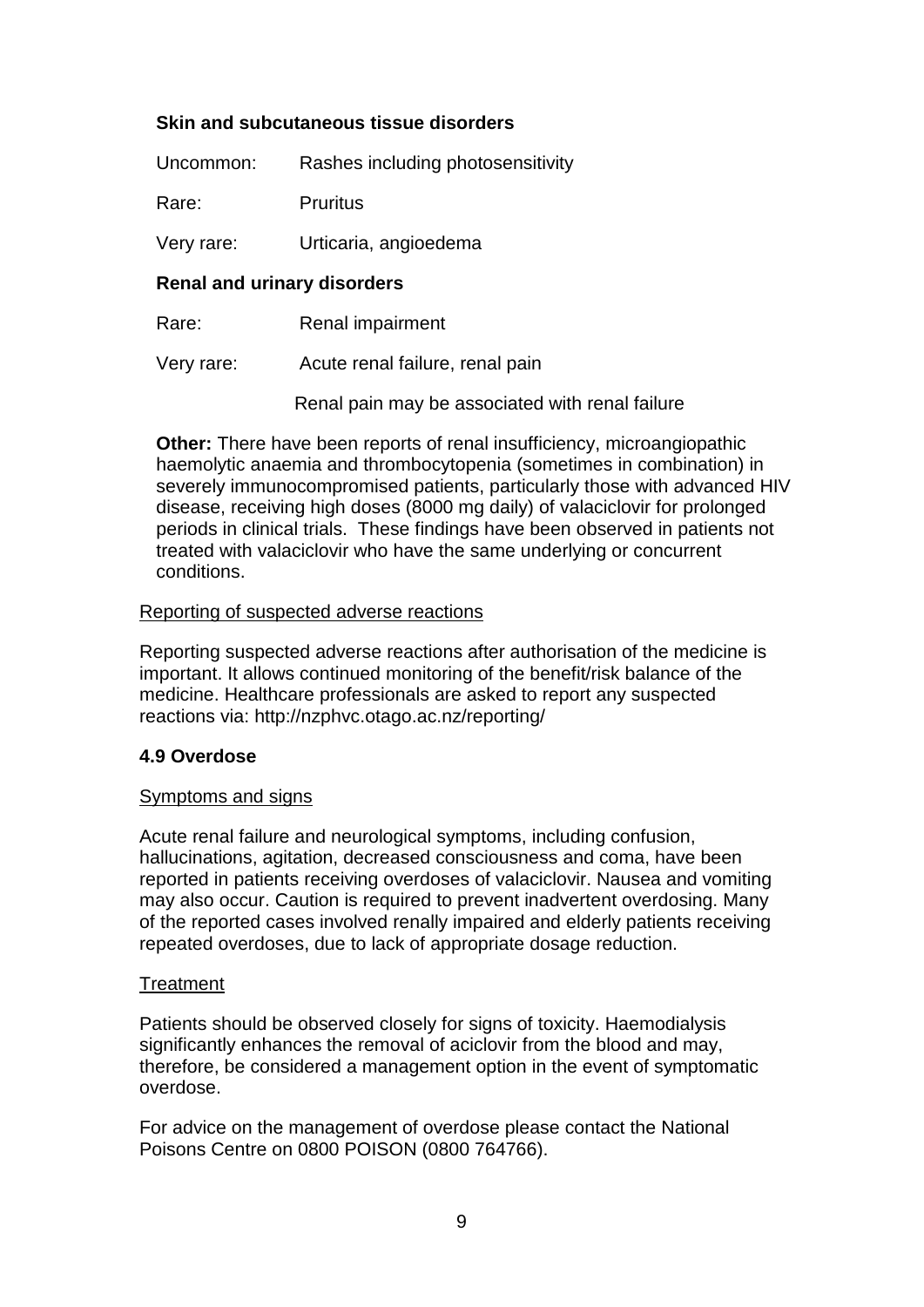# **5. PHARMACOLOGICAL PROPERTIES**

# **5.1 Pharmacodynamic properties**

Pharmacotherapeutic group: Nucleosides and nucleotides excluding reverse transcriptase inhibitors**,** ATC code: J05AB11

#### **Mechanism of action**

Valaciclovir, an antiviral, is the L-valine ester of aciclovir. Aciclovir is a purine (guanine) nucleoside analogue.

Valaciclovir is rapidly and almost completely converted in man to aciclovir and valine, probably by the enzyme referred to as valaciclovir hydrolase.

Aciclovir is a specific inhibitor of the herpes viruses with in vitro activity against herpes simplex viruses (HSV) type 1 and type 2, varicella zoster virus (VZV), cytomegalovirus (CMV), Epstein-Barr Virus (EBV), and human herpes virus 6 (HHV-6). Aciclovir inhibits herpes virus DNA synthesis once it has been phosphorylated to the active triphosphate form.

The first stage of phosphorylation requires the activity of a virus-specific enzyme. In the case of HSV, VZV and EBV this enzyme is the viral thymidine kinase (TK), which is only present in virus infected cells. Selectivity is maintained in CMV with phosphorylation, at least in part, being mediated through the phosphotransferase gene product of UL97. This requirement for activation of aciclovir by a virus specific enzyme largely explains its selectivity.

The phosphorylation process is completed (conversion from mono- to triphosphate) by cellular kinases. Aciclovir triphosphate competitively inhibits the virus DNA polymerase and incorporation of this nucleoside analogue results in obligate chain termination, halting virus DNA synthesis and thus blocking virus replication.

#### **Pharmacodynamic effects**

Resistance is normally due to a thymidine kinase deficient phenotype which results in a virus which is profoundly disadvantaged in the natural host. Infrequently, reduced sensitivity to aciclovir has been described as a result of subtle alterations in either the virus thymidine kinase or DNA polymerase. The virulence of these variants resembles that of the wild-type virus.

Extensive monitoring of clinical HSV and VZV isolates from patients receiving aciclovir therapy or prophylaxis has revealed that virus with reduced sensitivity to aciclovir is extremely rare in the immunocompetent and is only found infrequently in severely immunocompromised individuals e.g. organ or bone marrow transplant recipients, patients receiving chemotherapy for malignant disease and people infected with the human immunodeficiency virus (HIV).

# **5.2 Pharmacokinetic properties**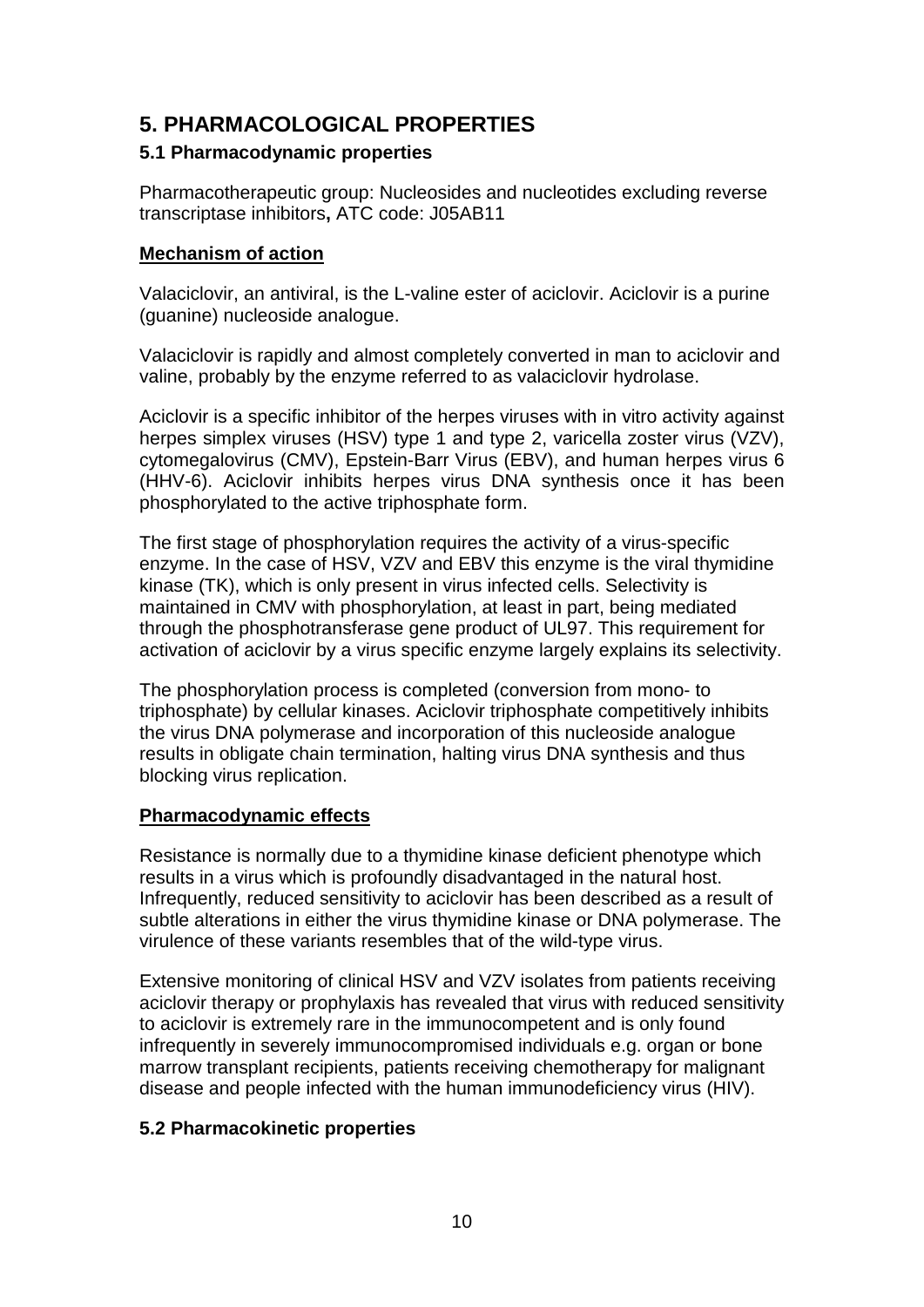# **Absorption**

After oral administration valaciclovir is well absorbed and rapidly and almost completely converted to aciclovir and valine. This conversion is probably mediated by an enzyme isolated from human liver referred to as valaciclovir hydrolase.

The bioavailability of aciclovir from 1000 mg valaciclovir is 54%, and is not reduced by food. Valaciclovir pharmacokinetics are not dose-proportional. The rate and extent of absorption decreases with increasing dose, resulting in a less than proportional increase in Cmax over the therapeutic dose range and a reduced bioavailability at doses above 500 mg. Mean peak aciclovir concentrations are 10-37 micromoles/L(2.2-8.3 micrograms/mL) following single doses of 250-2000 mg valaciclovir to healthy subjects with normal renal function, and occur at a median time of 1.00-2.00 hours post dose.

Peak plasma concentrations of valaciclovir are only 4% of aciclovir levels, occur at a median time of 30 to 100 minutes post dose, and are at or below the limit of quantification 3 hours after dosing. The valaciclovir and aciclovir pharmacokinetic profiles are similar after single and repeat dosing.

Herpes zoster and herpes simplex do not significantly alter the pharmacokinetics of valaciclovir and aciclovir after oral administration of VALTREX.

# **Distribution**

Binding of valaciclovir to plasma proteins is very low (15%). CSF penetration, determined by CSF/plasma AUC ratio, is about 25% for aciclovir and the metabolite 8-hydroxy-aciclovir (8-OH-ACV), and about 2.5% for the metabolite 9-(carboxymethoxy)methylguanine (CMMG) (See Sections 5.2 Pharmacokinetic properties - Biotransformation and Special patient populations below).

# **Biotransformation**

After oral administration, valaciclovir is converted to aciclovir and L-valine by first-pass intestinal and/or hepatic metabolism. Aciclovir is converted to a small extent to the metabolites 9-(carboxymethoxy) methylguanine (CMMG) by alcohol and aldehyde dehydrogenase and to 8-hydroxy-aciclovir (8-OH-ACV) by aldehyde oxidase. Approximately 88% of the total combined plasma exposure is attributable to aciclovir, 11% to CMMG and 1% to 8-OH-ACV. Neither valaciclovir nor aciclovir is metabolised by cytochrome P450 enzymes.

# **Elimination**

In patients with normal renal function the plasma elimination half-life of aciclovir after both single and multiple dosing with valaciclovir is approximately 3 hours. Less than 1% of the administered dose of valaciclovir is recovered in the urine as unchanged drug. Valaciclovir is eliminated in the urine principally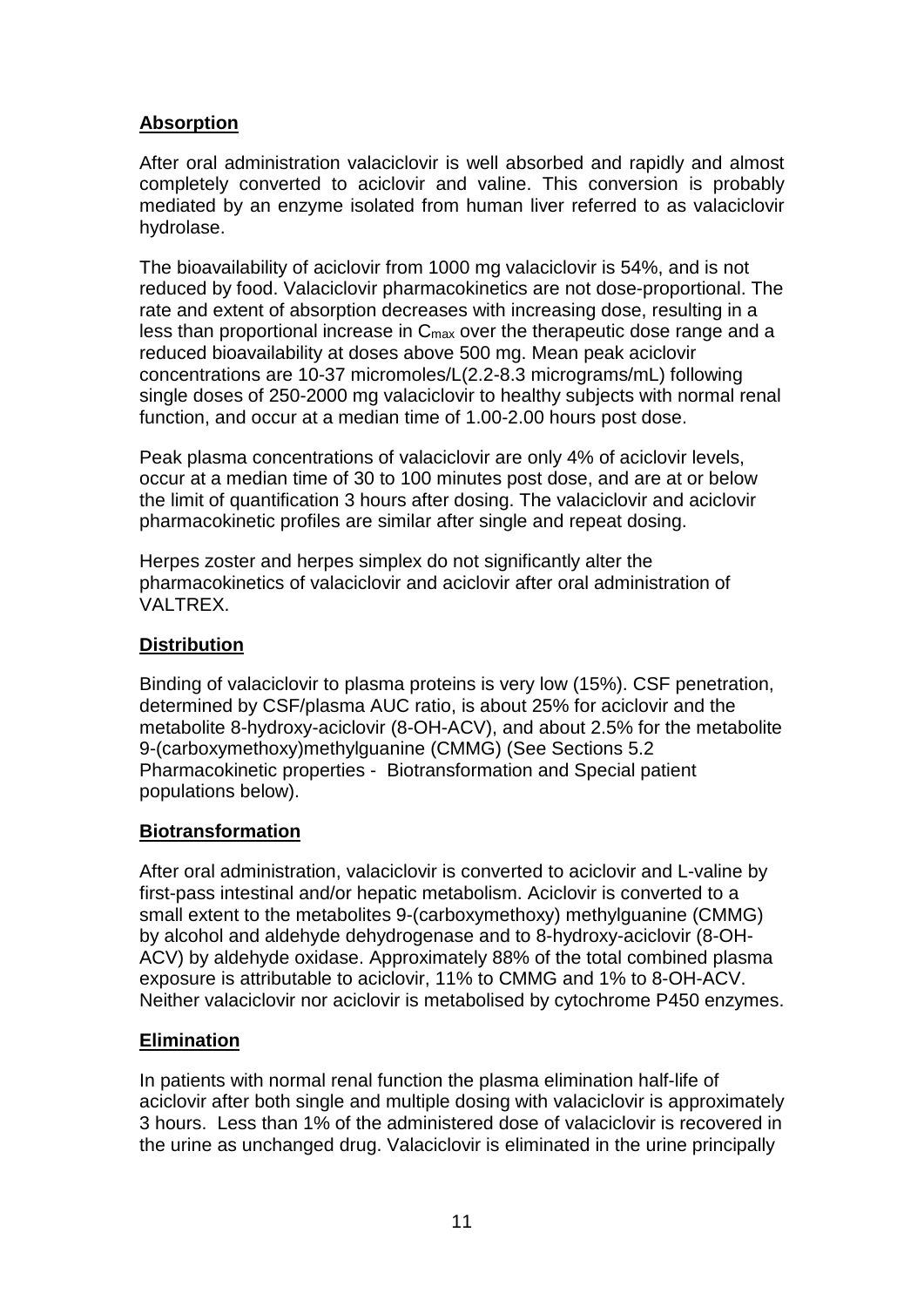as aciclovir (greater than 80% of the recovered dose) and the known aciclovir metabolite, 9-(carboxymethoxy) methylguanine (CMMG).

# **Special populations**

# **Renal impairment**

The elimination of aciclovir is correlated to renal function, and exposure to aciclovir will increase with increased renal impairment. In patients with endstage renal disease, the average elimination half-life of aciclovir after valaciclovir administration is approximately 14 hours, compared with about 3 hours for normal renal function (See Section 4.2 Dose and method of administration).

Exposure to aciclovir and its metabolites CMMG and 8-OH-ACV in plasma and cerebrospinal fluid (CSF) was evaluated at steady-state after multipledose valaciclovir administration in 6 subjects with normal renal function (mean creatinine clearance 111 mL/min, range 91-144 mL/min) receiving 2000 mg every 6 hours and 3 subjects with severe renal impairment (mean CLcr 26 mL/min, range 17-31 mL/min) receiving 1500 mg every 12 hours. In plasma as well as CSF, concentrations of aciclovir, CMMG and 8-OH-ACV were on average 2, 4 and 5-6 times higher, respectively, in severe renal impairment compared with normal renal function. There was no difference in extent of CSF penetration (as determined by CSF/plasma AUC ratio) for aciclovir, CMMG or 8-OH-aciclovir between the two populations (See Section 5.2 Pharmacokinetic properties - Distribution).

# **Hepatic impairment**

Administration of VALTREX to patients with moderate (biopsy-proven cirrhosis) or severe (with and without ascites and biopsy-proven cirrhosis) liver disease indicated that the rate but not the extent of conversion of valacyclovir to acyclovir is reduced, and the acyclovir half-life is not affected. Dosage modification is not recommended for patients with cirrhosis.

# **HIV infection**

In patients with HIV infection, the disposition and pharmacokinetic characteristics of aciclovir after oral administration of single or multiple doses of 1000 mg or 2 000mg VALTREX are unaltered compared with healthy subjects.

# **Organ transplantation**

In transplant recipients receiving valaciclovir 2000 mg 4 times daily, aciclovir peak concentrations are similar to or greater than those in healthy volunteers receiving the same dose. The estimated daily AUCs are appreciably greater.

# **Elderly**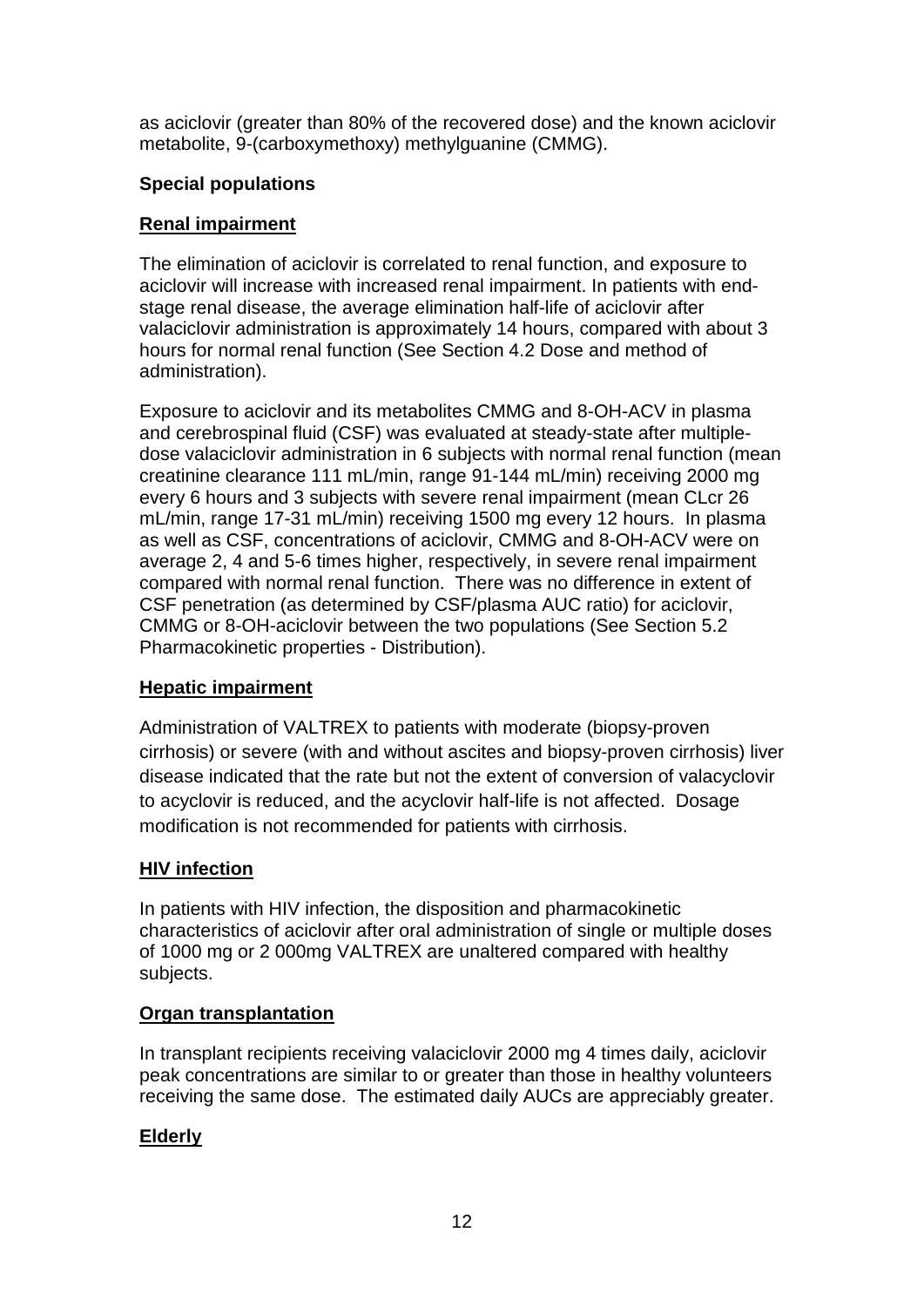After single-dose administration of 1000 mg of VALTREX in healthy geriatric volunteers, the half-life of aciclovir was  $3.11 \pm 0.51$  hours, compared with 2.91 ± 0.63 hours in healthy younger adult volunteers. The pharmacokinetics of aciclovir following single- and multiple-dose oral administration of VALTREX in geriatric volunteers varied with renal function. Dose reduction may be required in geriatric patients, depending on the underlying renal status of the patient (See Section 4.2 Dose and method of administration).

# **5.3 Preclinical safety data**

Non-clinical data reveal no special hazard for humans based on conventional studies of safety pharmacology, repeated dose toxicity, genotoxicity, and carcinogenic potential.

# **Mutagenicity**

The results of mutagenicity tests in vitro and in vivo indicate that valaciclovir is unlikely to pose a genetic risk to humans.

### **Carcinogenicity**

Valaciclovir was not carcinogenic in bio-assays performed in mice and rats.

### **Teratogenicity**

Valaciclovir was not teratogenic in rats or rabbits. Valaciclovir is almost completely metabolised to aciclovir. Subcutaneous administration of aciclovir in internationally accepted tests did not produce teratogenic effects in rats or rabbits. In additional studies in rats, foetal abnormalities were observed at subcutaneous doses that produced plasma levels of 100 micrograms/mL and maternal toxicity.

# **6. PHARMACEUTICAL PARTICULARS**

# **6.1 List of excipients**

#### **Tablet core**

Microcrystalline cellulose **Crospovidone** Povidone Magnesium stearate Colloidal silicon dioxide Purified water

# **Film coat**

Hydroxypropylmethylcellulose Titanium dioxide Polyethylene glycol Polysorbate 80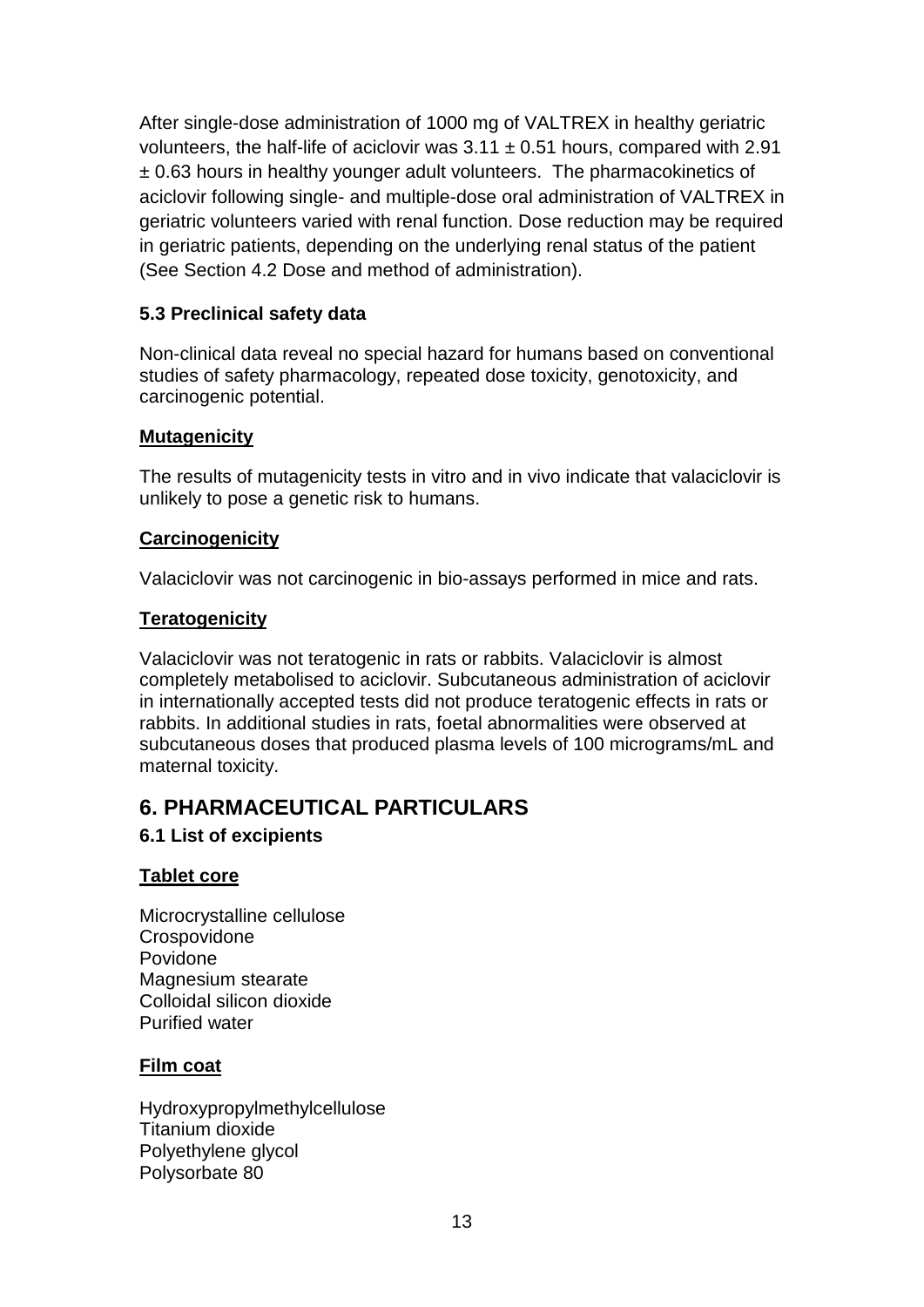Purified water Carnauba wax

# **6.2 Incompatibilities**

No data.

# **6.3 Shelf life**

3 years.

# **6.4 Special precautions for storage**

Store below 30°C.

# **6.5 Nature and contents of container**

Polyvinyl chloride / aluminium foil blister packs and Polypropylene bottle pack.

VALTREX tablets are available in the following pack sizes: Blister packs of 10, 30, 42 tablets and a bottle pack of 20 tablets.

Not all pack sizes may be marketed.

# **6.6 Special precautions for disposal**

No special requirements for disposal.

Any unused medicine should be disposed of in accordance with local requirements.

# **7. MEDICINE SCHEDULE**

Prescription Only Medicine

# **8. SPONSOR**

GlaxoSmithKline NZ Limited Private Bag 106600 Downtown Auckland New Zealand

**Telephone:** (09) 367 2900 **Facsimile:** (09) 367 2910

# **9. DATE OF FIRST APPROVAL**

Date of publication in the New Zealand Gazette of consent to distribute the medicine: 16 November 1995.

# **10. DATE OF REVISION OF THE TEXT**